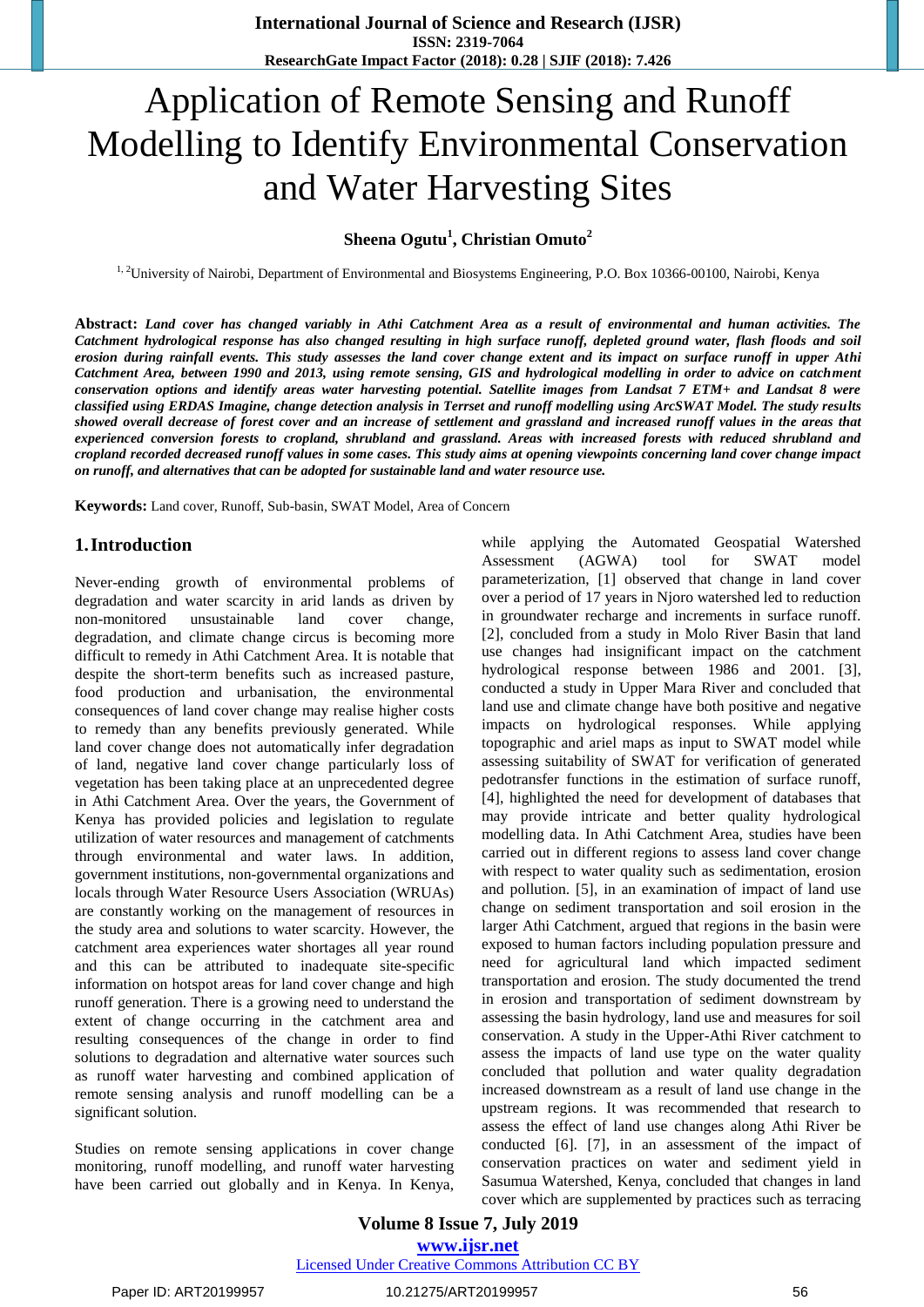#### **International Journal of Science and Research (IJSR) ISSN: 2319-7064 ResearchGate Impact Factor (2018): 0.28 | SJIF (2018): 7.426**

reduced runoff intensity and resulting sedimentation. Despite the physiographic and climatic differences in the regions considered and difference in methodologies applied, the studies have been separately successful but can be combined to benefit environmental conservation.

The constant growing population, increasing demand for resources and decreasing supply of the existing resources have caused many parts of upper Athi Catchment Area to experience significant land cover change. Land cover change in the area include reduction of forests and encroachment in of wetlands for agriculture (cropland and livestock rearing), settlement and extraction of raw materials for industries. The excision of forests for settlement and the expansion of roads in parts of upper Athi Catchment Area have altered land cover and accelerated the degradation [8]. Upper Athi Catchment Area is subject to extreme water shortages in both the upper and middle subbasins. The upper subbasins wellendowed with water resources and harbour large populations hence extremely high demand for household, agricultural and industrial use. The scarcity has led to over exploitation of groundwater resources which are not getting recharged as a result of decreased infiltration. Water supply problems in the area has resulted in water use conflict due to inappropriate usage. Water harvesting is a challenge in the area and while a few systems are developed for rooftop rainwater harvesting other water sources such as runoff water is not harvested.

Understanding the extent and dimensions of land cover change, its drivers and impact on hydrological responses for catchments that are exposed to- and/or are prone to changes is a step towards formulating effective resources' mapping and management strategies especially in Athi Catchment Area which harbours among the highest populated urban areas in Kenya, a population which continues to grow despite the depleting available resources. Despite the studies in Athi Catchment Area, lack of ingenious combined application of such approaches with focus to identify cover change hotspot areas to target for environmental conservations as well as suitable catchment for runoff water harvesting. This paper will therefore provide insight to extent of land cover change in parts of Athi Catchment Area and the impact of change on surface runoff, over a period in the past (1990 to 2013), in order to identify areas of concern which have undergone extensive land cover change and areas with water harvesting potential.

# **2.Materials and methods**

#### **2.1 Study area**

The study area lies in the upper parts of Athi Catchment Area transecting Upper Athi, Nairobi and Mid Athi Subregions Figure 1.



**Figure 1:** Study Area

It covers a total area of 11,565 km² and is bound by longitudes 36.54º and 37.9º East and latitudes 0.824º and 1.88º South. The climate varies from sub-humid in the Upper Athi and Nairobi Sub-regions to semi-arid in the Mid Athi Sub-regions. The Upper Athi and Nairobi Sub-regions (humid areas) receive 1200 mm of rainfall annually, Mid Athi Sub-regions (arid and semi-arid areas) receive 500–700 mm and in some parts less than 500 mm annually. The short and long rains occur in October-December and March-May, respectively. The mean daily maximum and minimum range from 35°C to 23°C and 24°C to 12°C respectively.

The study area comprises diverse land cover types depending on rainfall occurrence, climatic conditions and socio-cultural activities of people. The land cover in the study area comprises mainly forests, settlement, shrubland, grassland and cropland. There are a number of forests in the area including natural forests such as Aberdare, Kinare, Karura, Ngong Hills, Ngong Road, Dagoretti, Kilungu hills, Oldonyo-Sabuk and Iveti forests. Other forests include plantation forests such as Katunga and Nunguni; and farm forested areas distributed in different parts of the study area. Shrubland and grassland in the study area lie within the Upper Athi and Nairobi Sub-regions; they transect reserved wildlife parks and conservancies, and private ranches. In the Mid- and Upper Athi Sub-regions lie arable cropland and perennial cropland especially along hill slopes and along river banks.

# **Volume 8 Issue 7, July 2019**

**www.ijsr.net**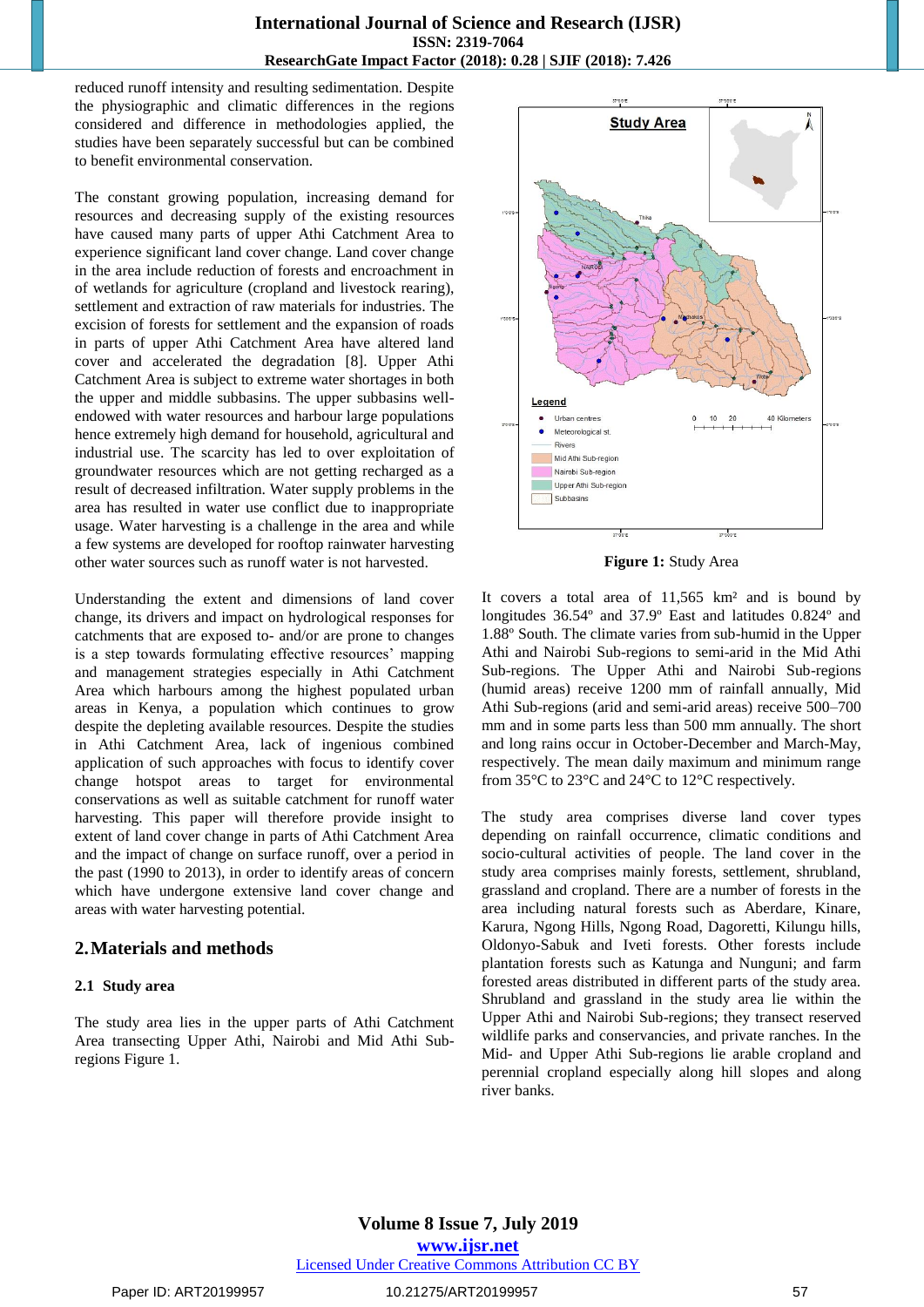#### **2.2 Data**

#### **2.2.1 Land cover change analysis**

In order to carryout change analysis, land cover data is required for the same area, over the periods being considered. The satellite images used to generate land cover maps were taken over Path/Rows 168/062,168/061,167/061 and 167/062 from Landsat 5 Thematic Mapper for 1990 and Landsat 8 for 2013 images. The satellite images were obtained from USGS Global Visualization, GLOVIS [9]. The land cover maps development involved mosaicking the orthorectified images over the Path/Rows above in ERDAS Imagine and clipping of the images to the area of interest.

#### **2.2.2 Runoff modelling**

The SWAT Model requires land use, soil texture and climate data as input to facilitate modelling and estimation of runoff.

- 1. DEM- The digital elevation model (DEM) used in the study was generated by the Shuttle Radar Topography Mission (SRTM) with a 90m by 90m resolution.
- 2.Land cover- Land cover imagery was required to generate land cover classification data and maps for change detection analysis and creation of Hydrological Response Units (HRUs) in the SWAT model.
- 3.Climate data- The climate data required in the SWAT model comprised daily precipitation, wind speed, temperature, humidity and evapotranspiration data. This study considered application of satellite derived Climate Forecast System Reanalysis (CFSR) weather data obtained from Global Weather Data for SWAT [10]. The spatial distribution of the weather stations in the study area was wanting and this raised concern on the adequacy of the data from unevenly located stations in the study area hence using Climate Forecast System Reanalysis (CFSR) weather data which is considered reliable for ungauged watersheds and watersheds with few rain gauges and incomplete data since the data is derived for data that is averaged spatially. Previous studies have concluded that accurate spatially distributed climate data are the most essential input parameters for hydrological modelling in SWAT in areas with inadequate rainfall data, satellite derived data that is comprehensive can be used [11]. To validate satellite data, comparison with the ground observation meteorological data can be carried out or prediction of stream flow using hydrological models applying such data [12; 13]. In order to determine the suitability of CFSR weather data, total discharge is calculated for different meteorological stations and CFSR stations. [14], stated that CFSR data enable comprehensive watershed modelling in areas without recorded weather data or containing longer gaps in recorded rain gauge data.
- 4. Soil data- Soil parameters that are required as input to the SWAT Model include Hydraulic Soil Group, crack volume, texture, soil depth, available water capacity, moist bulk density and saturated hydraulic conductivity. The soil data for this study was acquired from the updated 1:2000000 Soil Terrain Database of East Africa (KENSOTER) since the SWAT soils database does not include soil classes in Africa. The KENSOTER soil database was verified with soil data obtained from Survey of Kenya. The soil classifications were appended to the SWAT Model soil table to facilitate HRU creation.

5.River flow data- The SWAT model was developed for catchments whose general conditions and parameters are not similar to the study area therefore, it was necessary to validate the model performance using data specific to the catchment. In this study, river flow data was used for validation of the SWAT Model. The recorded river flow data between 1990 and 2013 was obtained from Water Resources Management Authority [15], Athi Sub-Catchment Office.

#### **2.3 Identification of cover change and sub-catchments for runoff generation**

#### **2.3.1 Land cover and change detection**

The classification method used for the study was supervised classification since the study aimed to generate as much as possible, classes that are representative of features on the ground. According to [14], supervised classification is mostly preferred by researchers since results reported from this classification show more accuracy. Supervised classification was carried out to generate the land cover maps using ENVI software. The training sites were identified from initial data in form of GPS coordinates on sites in the study area which are the Athi River waterways, existing built-up areas and agricultural lands. Spectral signatures for the delineated areas were developed in ENVI based on training sites which were mapped on the images by defining polygons representing each training site. Maximum Likelihood method was employed to assign each pixel in the images to the classes they are most likely to belong to. The land cover classes selected were settlement, cropland (perennial and annual), grassland, shrubland, water and forest.

The land cover classification was based on FAO Classification Systems and regrouped to classes for the study described as follows:

- Forest- include natural and plantation forests
- Water- rivers and their tributaries, ponds and dams
- Grassland- areas composed predominantly of grass and bare patches
- Shrubland- areas comprising a mix of shrubs and herbs with patches of grass.
- Perennial cropland- areas with cultivated crops, whose cycle is over a year and are, harvested a couple of times each year. These include fruit trees.
- Annual cropland- areas with cultivated crops, which complete their cycle in one year or less before they are harvested. These croplands are predominantly arable cropland.
- Settlement- built up areas comprising structures such as houses, industries and roads.

As an input for the SWAT Model, land cover classes were reclassified to SWAT land use classes as shown in Table 1.

# **Volume 8 Issue 7, July 2019**

**www.ijsr.net**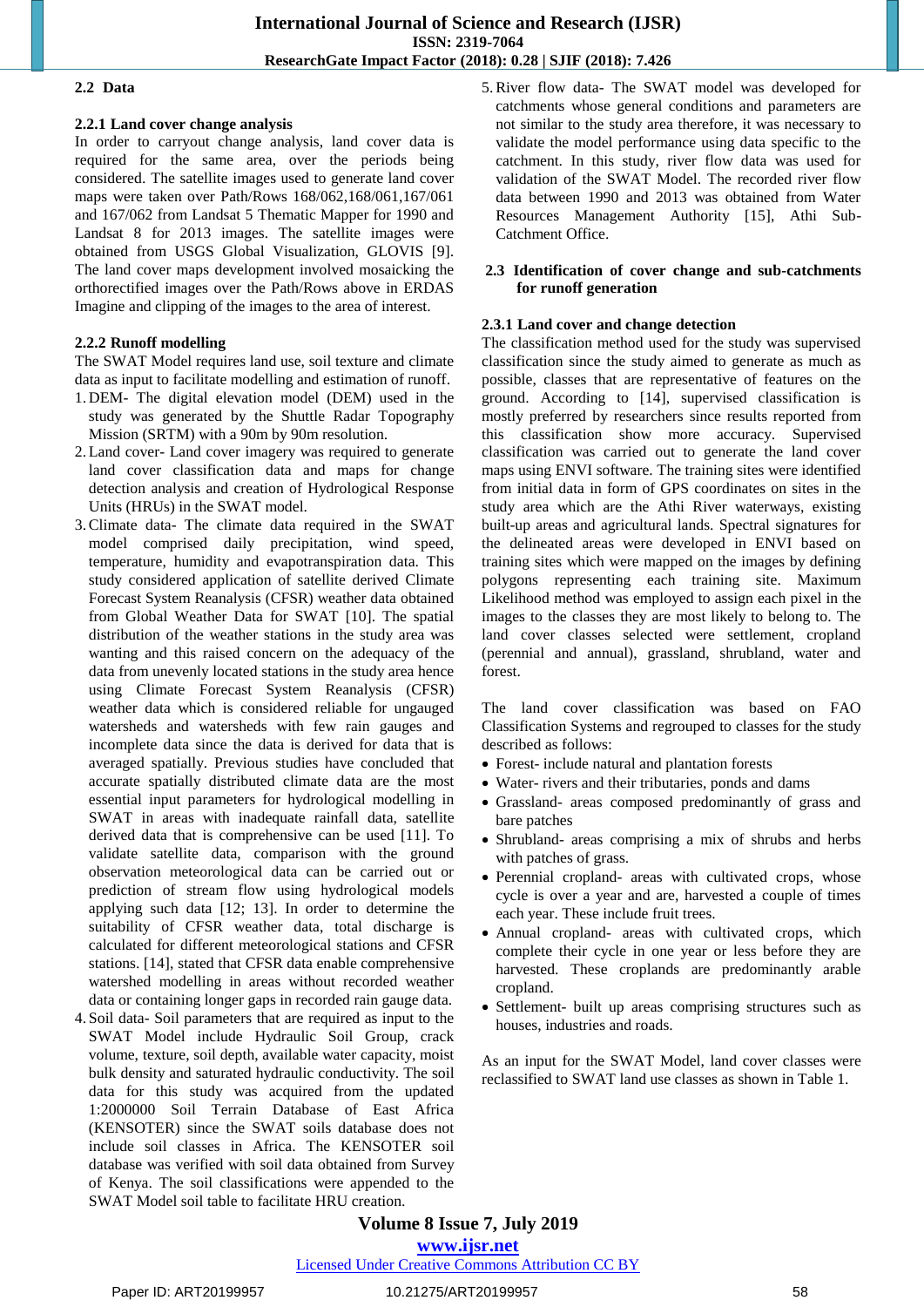**Table 1:** Land cover classes in the study area as SWAT classes

| Land cover classification | SWAT classification              |  |  |
|---------------------------|----------------------------------|--|--|
| Forest                    | Mixed forest (FOMI)              |  |  |
| Shrubland                 | Shrubland (SHRB)                 |  |  |
| Grassland                 | Grassland (GRAS)                 |  |  |
| Perennial cropland        | Agricultural Land-Generic (AGRL) |  |  |
| Annual cropland           | Agricultural Land-Generic (AGRL) |  |  |
| Settlement                | Residential (URBN)               |  |  |
| Water                     | Water (WATR)                     |  |  |

#### **2.3.2 Accuracy Assessment**

Accuracy assessment was carried out to determine accuracy of the classification. Sampling points for each land cover category were identified through marking of historical land cover classes which have not undergone significant changes over the period of study such as protected forests, Athi River waterway, buildings and cropland. A total of 39 sites which represented land cover classes in the study area were selected. From ground truthing (GPS coordinates and photographs), reference data which were compared to classification data, were obtained. The data was used to generate the classification confusion matrix and to calculate Overall, User's and Producer's accuracies, and Kappa coefficient.

#### **2.3.3Change detection**

Change detection was carried out for land cover images between 1990 and 2013 by application of Land Change Modeler (LCM) in Terrset Evaluations of gains and losses, persistence, specific transitions and net change in graphs and maps were generated from LCM. The totals for each land cover type were tabulated and the trend between the periods examined by computing the areas of change.

#### **2.3.4 Areas of concern for land cover change**

The areas of concern were identified as sub-basins that have undergone significant change during the period. The changes were classified based areas of specific land cover class conversions. The sub-basins identified as areas of concern are presented in Table 2.

**Table 2:** Areas of concern in the study area.

| Change     | Conversion                          | Sub-basin | Area $(km^2)$ |
|------------|-------------------------------------|-----------|---------------|
| Increased  | Forest to Shrubland                 | 23        | 7292.05       |
| shrubland  | Annual Cropland to Shrubland        | 23        | 7442.01       |
|            | Grassland to Shrubland              | 44        | 5240.66       |
| Increased  | <b>Shrubland to Forest</b>          | 46        | 4570.68       |
| forests    | <b>Grassland to Forest</b>          | 33        | 425.98        |
|            | Annual Cropland to Forest           | 17        | 4680.50       |
| Increased  | Shrubland to Annual Cropland        | 16        | 3048.16       |
| cropland   | <b>Forest to Perennial Cropland</b> | 6         | 2518.28       |
|            | <b>Forest to Annual Cropland</b>    | 8         | 3814.89       |
| Increased  | <b>Shrubland to Settlement</b>      | 16        | 2620.84       |
| settlement | <b>Forest to Settlement</b>         | 14        | 4169.03       |
|            | Annual Cropland to                  | 14        | 3071.92       |
|            | Settlement                          |           |               |
| Increased  | <b>Forest to Grassland</b>          | 18        | 7006.31       |
| grassland  | Annual Cropland to Grassland        | 18        | 5655.32       |
|            | Shrubland to Grassland              | 45        | 3344.10       |

### **2.3.5 Runoff generation areas in the SWAT Model (a) SWAT Model**

The Soil Water Assessment Tool (SWAT) is a physically based model that utilises data on weather, vegetation/land cover, land management practices, soil parameters and topography as inputs to simulate the physical processes associated with water flow, crop growth, nutrient transport and sediment movement. SWAT model has been considered ideal for separating hydrologic responses to specific variables like land cover change and climate factors. SWAT was selected for this study for the following reasons:

- It has been used for impact surveys for land cover/land use change and climate change in heterogeneous regions globally successfully.
- It simulates most of the key processes in hydrology.
- It is not demanding with respect to data.
- It is free and readily available.

SWAT model is considered suitable for carrying out hydrological modelling for ungauged stations that are widespread and Africa and Kenya including the Athi Catchment area. SWAT is used to ascertain the impact of other input data such as climate, land use and land management activities on surface and groundwater quantity and quality. SWAT can efficiently be used to run simulations of large catchments [16]. In Njoro River Catchment, [1] reviewed land cover maps over a 17-year period which acted as inputs for the Automated Geospatial Watershed Assessment (AGWA) tool which parameterized the SWAT model. From the results, it was clear that change in land cover had led to reductions in groundwater recharge and increments in surface runoff. From the study, it was recommended that further land cover change studies were required to establish a relationship between land cover changes and locally recorded hydrologic response to facilitate monthly model calibration. Land cover change effects on river flow in Mara river basin by use of USGS geospatial stream flow model [17] and SWAT model [16], both reported that the Mara River hydrology has been significantly altered and recorded increase in flood peak flows which interpreted to increased sediment loads and silt build-up in downstream regions. In Molo River, analysis of catchment hydrologic response as a result of land use changes was conducted using land cover maps from 1986 to 2001 and SWAT model [2]. The results from the simulation showed that land use changes had insignificant impact on the catchment hydrological response.

#### **(b) Sensitivity Analysis, Model Calibration and validation.**

The SWAT Model validation involved re-running the simulation with different time-series for input data, without changing any parameter values, which may have been adjusted during calibration [18]. The graphical and numerical performance criteria used in the study were Nash-Sutcliffe coefficient (NSE) and coefficient of determination (R²). The SWAT model was calibrated based on daily recorded discharge data obtained from WRMA for Kamiti Sub-basin (3BB) for years 2007 to 2010 and validated for the years 2011 to 2013. After the validation, simulation was carried for the period between 1990 and 2013.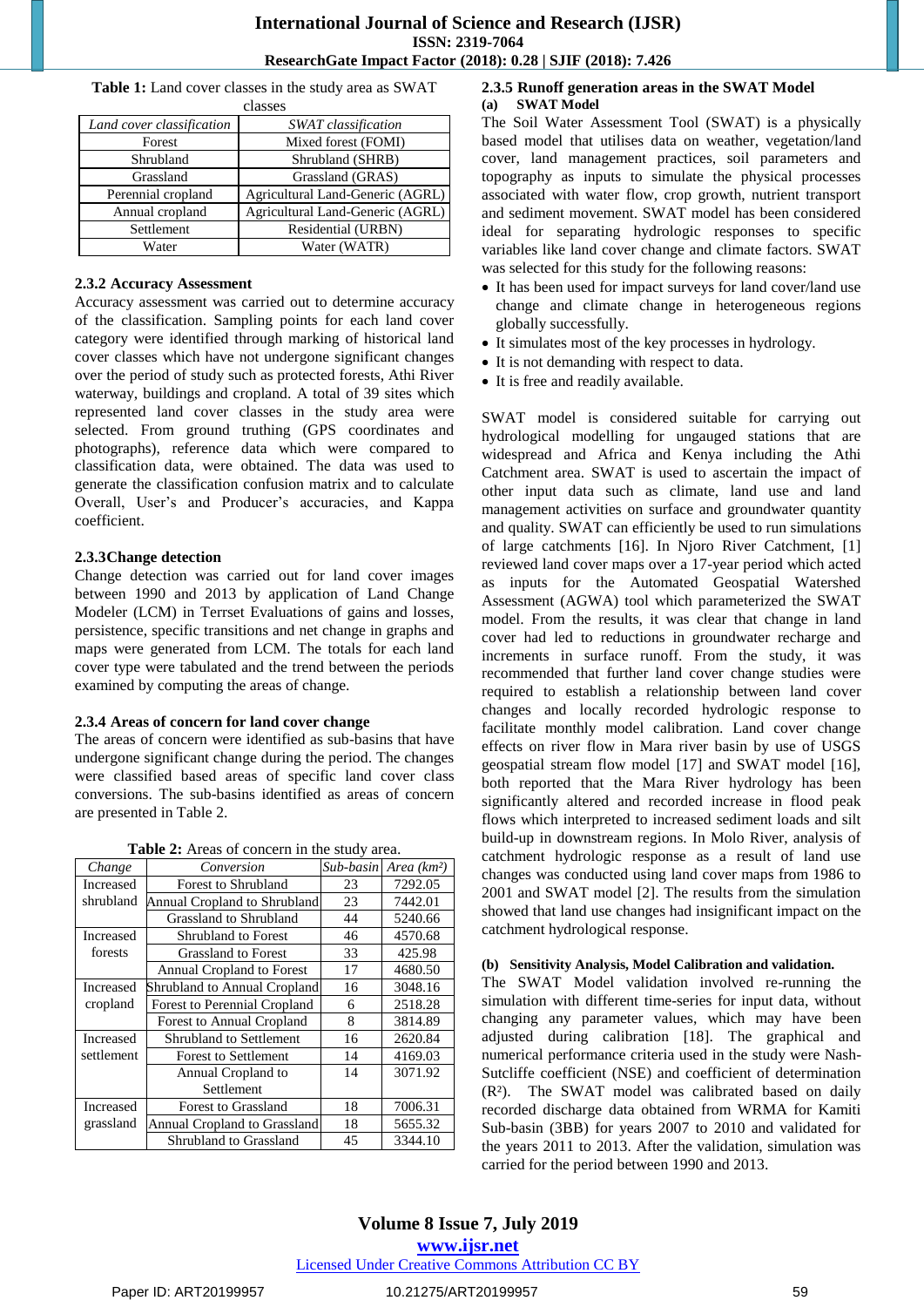#### **(c) Simulations.**

The SWAT Model simulations were carried out for 1990 and 2013 and the resulting runoff values compared. The change in runoff quantities were also compared for the areas of concern in the study area.

### **3.Results**

#### **3.1 Land cover change and Areas of Concern**

The land cover classification generated for 1990 and 2013 is presented in figure 2. The bar graph in figure 3 presents land cover class variation in terms of area of coverage between 1990 and 2013.



**Figure 1:** (a) Land cover classification for the study area for 1990 and (b) Land cover classification for the study area for 2013



**Figure 3:** Land cover classes' area change in 1990 and 2013

#### **3.1.1Accuracy assessment**

Accuracy assessment carried out produced an overall accuracy (OA) of 76.9%, a user's accuracy (UA) of 73.6% and a producer's accuracy (PA) of 82.9%. The Kappa coefficient (K) was 66%. The following table 3 shows the confusion matrix for the classification.

| <b>Table 3:</b> Error matrix for land cover classification in |
|---------------------------------------------------------------|
| the chidy area                                                |

| the study area |              |        |                |                |                |                         |           |
|----------------|--------------|--------|----------------|----------------|----------------|-------------------------|-----------|
|                | Crop<br>land | Forest | Settle<br>ment | Shrub<br>land  | Water          | Grand<br>Total          | UA<br>(%) |
| Crop<br>land   | 5            |        | 2              |                | 1              | 8                       | 62.5      |
| Forest         | 1            | 5      | $\overline{c}$ |                | 1              | $\boldsymbol{9}$        | 55.6      |
| Settle<br>ment |              |        | 14             |                |                | 14                      | 100       |
| Shrub<br>land  |              |        | 1              | $\overline{2}$ | 1              | 4                       | 50        |
| Water          |              |        |                |                | $\overline{4}$ | $\overline{\mathbf{4}}$ | 100       |
| Grand<br>Total | 6            | 5      | 19             | $\mathbf{2}$   | 7              | 39                      |           |
| PA<br>(%)      | 83.3         | 100    | 73.7           | 83.3           | 100            | 57.1                    |           |
| ΟA<br>(%)      | 76.92        |        |                |                |                |                         |           |
| $K(\%)$        | 66.2         |        |                |                |                |                         |           |

#### **3.1.2Change detection**

Change detection showed that overall, forest cover decreased in the study area with percentages from 44.93 to 21.53 % in 1990 and 2013 respectively. Settlements have increased from 0.44% in 1990 to 1.31% in 2013. Grassland increased exponentially from 7.85% in 1990 to 30.64% in 2013. During the period between 1990 and 2013, percentage cover of forests and shrubland decreased and agricultural lands and grassland increased as shown in Table 4.

**Table 4:** Land cover change trend in the study area

# **Volume 8 Issue 7, July 2019 www.ijsr.net**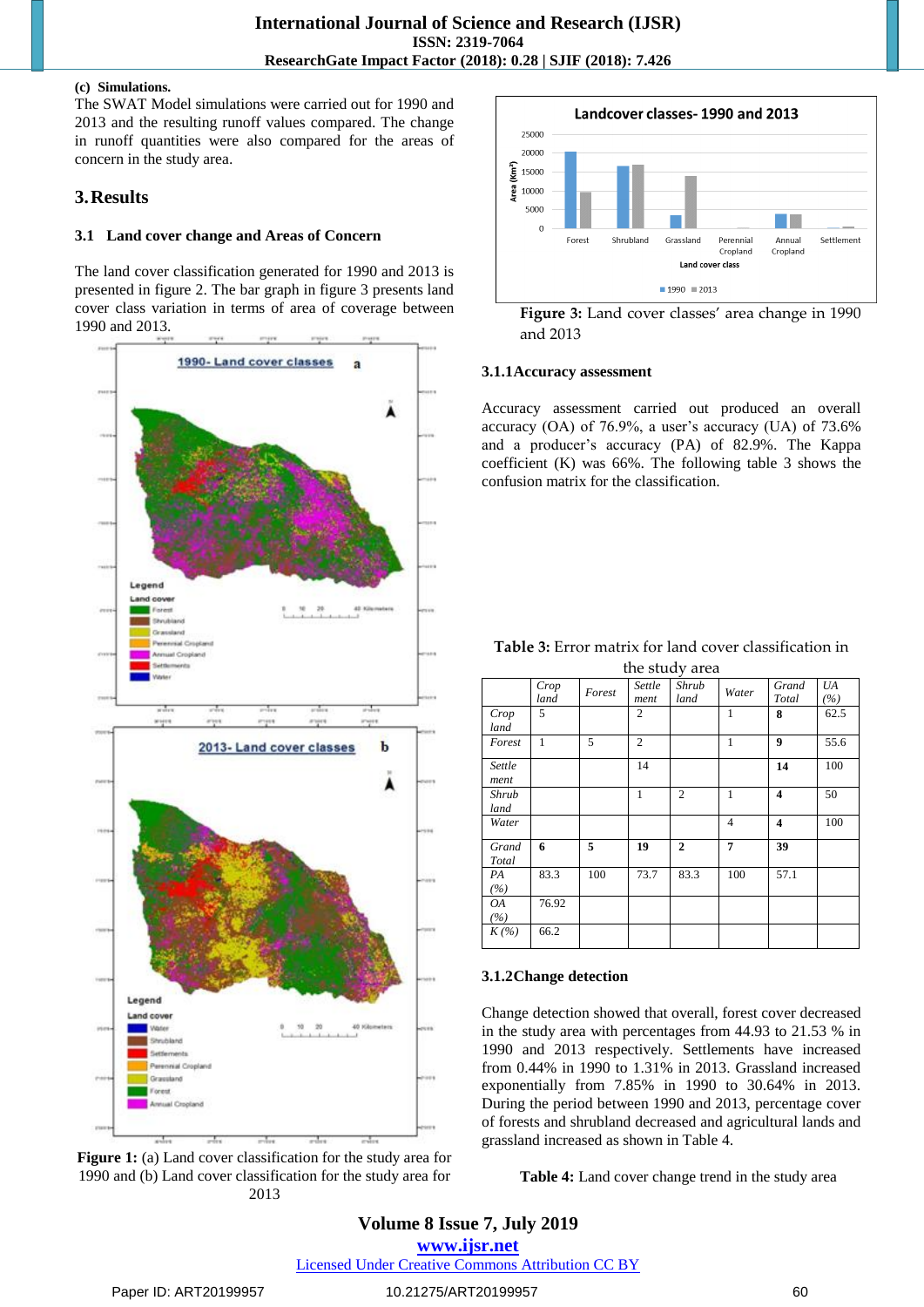| Land cover class      | 1990-2013              |         |  |
|-----------------------|------------------------|---------|--|
|                       | Area(km <sup>2</sup> ) | (%)     |  |
| Forest                | $-10,578.13$           | $-23.4$ |  |
| Shrubland             | 325.20                 | 0.4     |  |
| Grassland             | 10,359.34              | 21.63   |  |
| Perennial<br>Cropland | 122.25                 | 0.27    |  |
| Annual Cropland       | $-52.53$               | $-0.14$ |  |
| Settlement            | 397.82                 | 0.87    |  |

Between 1990 and 2013 the land cover classes that contributed loss of forests and shrubland were settlement, grassland and perennial cropland. Also, net contributors to increase in settlement and cropland were forests, shrubland and grassland as shown in Table 5.



**Figure 4:** Land cover conversions in the study area

#### **3.1.3Land cover Areas of Concern (AOCs)**

The conversions presented in figure 4 were used as measures for identification of areas of concern (AOCs) and the subbasins in the study area which experienced a greater area of change for all the conversions noted over the study period were selected as shown in Table 2. Figure 5 represents land cover change trend between 1990 and 2013 and the AOCs identified for this study.



The results showed that the greatest change trend in the study area between 1990 and 2013 were loss of forests contributed mainly to increased shrubland and grassland by 42.5% and 37.8% respectively, conversion of cropland to shrubland and forests and conversion of forests to cropland. The land cover conversions for the period between 1990 and 2013 is presented figure 4.



**Figure 5:** Land cover change trend between 1990 and 2013 and AOCs

#### **3.2 Runoff generation in Areas of Concern**

#### **3.2.1Model calibration and validation**

Model calibration and validation is important to ensure that results of simulation are accurate since the outputs of models are considered to be as accurate as the input and model

#### **Volume 8 Issue 7, July 2019**

**www.ijsr.net**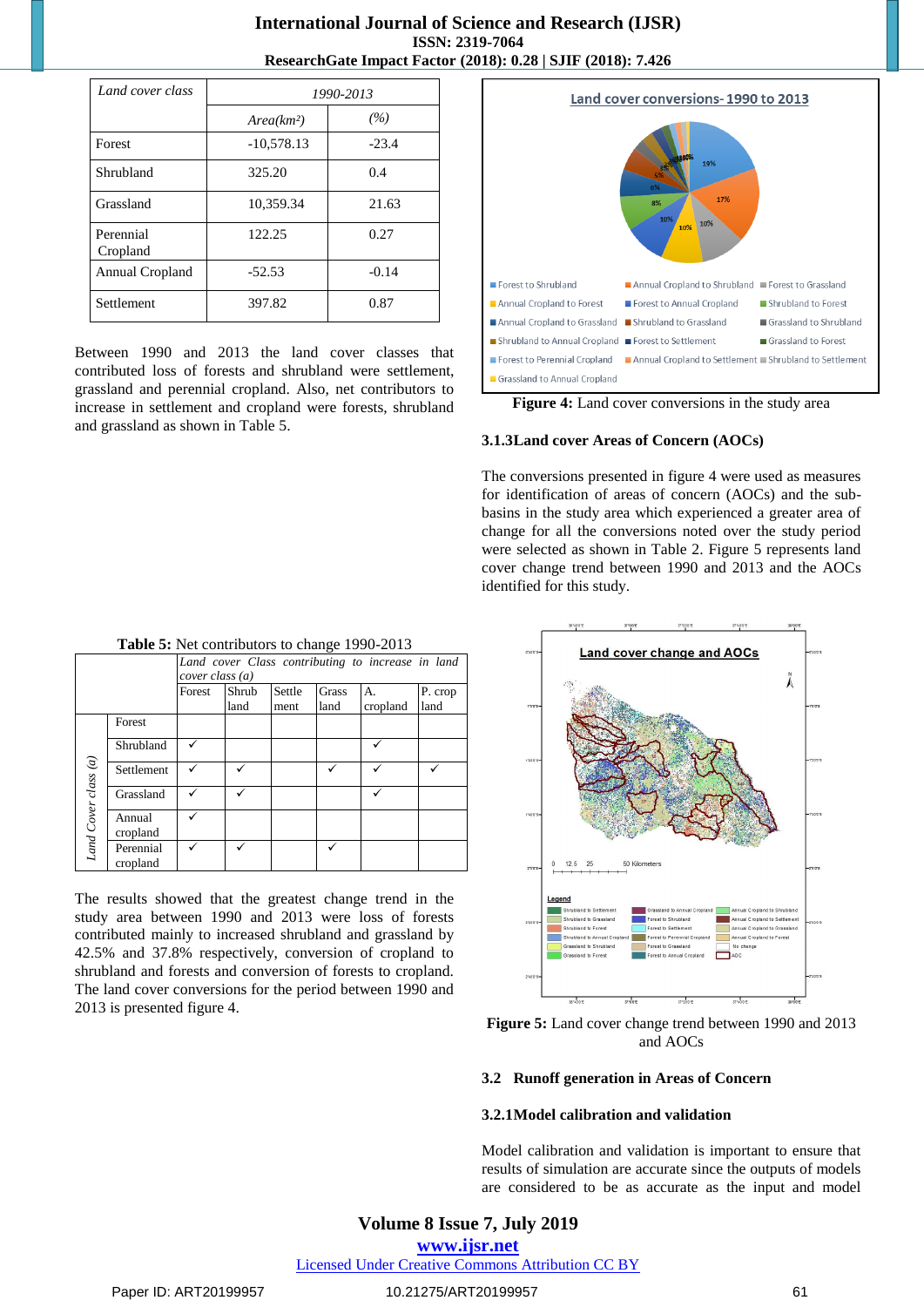equations [19]. The SWAT simulated flow data and the observed stream flow data for Kamiti sub-basin, obtained from WRMA, was compared for calibration and validation. Calibration and validation were performed for 2010 to 2012 and 2011 to 2013 respectively. The simulated daily flows vary from the observed flow values for the periods with  $R<sup>2</sup>$ 0.52 and NSE = 0.53 for calibration and  $R<sup>2</sup>= 0.74$  and NSE  $= 0.6$  for validation. The calibration and validation values showed that the model simulation was satisfactory.

#### **3.2.2Runoff in AOCs**

A comparison of average simulated surface runoff and the major land cover change in the AOCs between 1990 and 2013. The, hydrographs showing the surface runoff depths between 1990 and 2013 in the AOCs is presented in figure 6.



**Figure 2:** Surface runoff depth in AOCs

The simulated surface runoff depth has increased significantly in the year 2013 from 1990 in all the sub-basins except sub-basin 45 which recorded a decrease in average runoff of 15.15mm. In sub-basin 45, there was a combined increase in forests of 28.3% with loss of shrubland and cropland; and 11.8% increase in grassland due to loss of shrubland. The highest difference in runoff was observed in sub-basin 44 which recorded increase of 74.8mm; the area is dominated by cropland and recorded increase in shrubland by 6.3%. Sub-basin 14 where settlement increased by 36.3% due to loss of forest and cropland, recorded an increase in runoff of 73.2mm as shown in figure 7.



#### **4.Discussion**

#### **4.1 Land cover change and Areas of Concern**

The land cover class that experienced the greatest total loss between 1990 and 2013 was forests by 23.4% contributed mainly by conversion to shrubland and grassland mainly in Nairobi and Mid Athi Sub-regions. The loss of forests to shrubland and grassland is attributed to logging and land clearing leaving behind remaining fewer natural trees and younger trees of shorter heights. Between 1990 and 2000, in upper Athi Catchment Area, deforestation occurred in natural forests such as Ngong, Karura and Aberdare forests and measures have been put in place to conserve them through reforestation programmes and Government policies. The study showed that shrubland and cropland contributed to 36% increase in forests in Mid Athi Sub-region, predominantly in Sub-basins 45, 46 and 15 which can be attributed to increased reforestation and advocacy for conservation agriculture through community forestry activities.

Agricultural land and urban centres have increased by 69.72 km² and 397.82 km² respectively, between 1990 and 2013. The major driver to this increase in areas was highlighted as population growth and demand for resources that come with increased population. As per the population census in Kenya in 2009, the major counties in the study area: Nairobi, Machakos and Kiambu, recorded population growth rate of 4.1%, 3.0% and 2.0% with projections of 20.4%, 8% and 5.2% increase in population by 2013 respectively [20]. The demand for raw materials for various industries and space for constructing homes or cropland and pastures has resulted in the loss of forests and shrubland especially in Upper- and Mid Athi Sub-regions where

**Volume 8 Issue 7, July 2019**

**www.ijsr.net**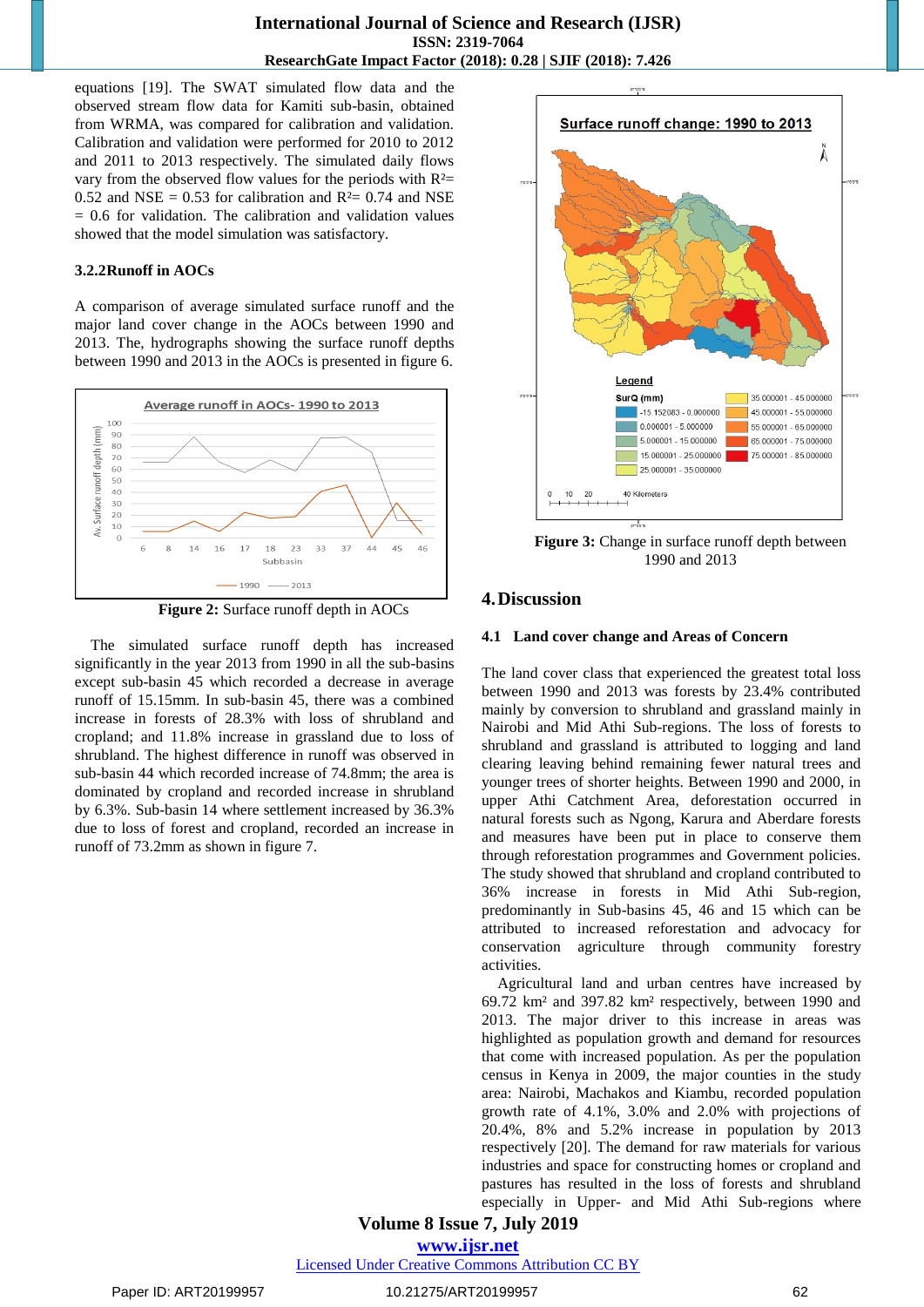### **International Journal of Science and Research (IJSR) ISSN: 2319-7064 ResearchGate Impact Factor (2018): 0.28 | SJIF (2018): 7.426**

increased settlement and cropland is recorded in sub-basins 6, 8 and 16. According to [21] rapid population increase led to rapid urbanization in major cities, towns and trading centres in the rural areas. Also, along with population growth, the need for food in urban areas caused conversion of forests and shrubland to cropland. This conversion to cropland was rapid near water bodies and town centres. As a result of expansion of agricultural land along the river banks and unplanned cropping up of built up impermeable infrastructure such as buildings and roads, flash floods have been a frequent occurrence in the study area. Erosion, siltation and water pollution also affected River Athi, its tributaries and the catchment area as a whole. [22], argued that as a result of rapid population growth and demand for development there was increased pressure for conversion forests to cropland and urban centres since more land was required to provide food and other needs. [23] mentioned that population growth and shifting cultivation were linked to deforestation. A study to improve smallholder productivity in Machakos region, which is part of the study area, concluded that land cover changes were caused by increase in population and infrastructure [24].

#### **4.2 Runoff generation in Areas of Concern**

#### **4.2.1Areas with environmental conservation**

A number of environmental interventions have been in place in the study area including afforestation and conservation agriculture practices as a result of Government of Kenya and Athi Catchment Area legislation as well as intervention by local Water Resources Users Associations (WRUAs) in Mid Athi Subregion has seen increased forests and shrubland in the areas despite large areas of cropland and existing forest reserves in some areas such as Utangwa Forest Reserve in Sub-basin 46 and Mango Forest in Sub-basin 17. The subbasins which were highlighted as comprising large areas of environmental conservation which were increased forests and shrubland also recorded varying changes in runoff. In Sub-basin 46 where 27.3% of shrubland was converted to forest and 28.3% of cropland converted to forests, the result was an increase in runoff depth of 15mm/year, the lowest recorded increase in runoff for the study period. In Sub-basin 45 which recorded the largest change of shrubland to grassland relative to its area also recorded high conversions of shrubland and cropland to forest of 13.2% and 15.1% respectively and simulation results showed a decrease in runoff depth by 15.15mm/year. This can be attributed to the lower runoff coefficient of forests compared to cropland and shrubland. In Sub-basin 31 which recorded the greatest increase in runoff depth of 83.57 mm/year underwent increase in forests by 51% of its area with the remaining 49% dominated by cropland. This implies that conversion of cropland to forests may not reduce runoff in areas with steep slopes and clay soils. Change in land cover impacts runoff generation such that increasing forests from cropland will reduce surface runoff while increasing cropland and settlement increases runoff significantly.

#### **4.2.2Runoff harvesting spots**

Regions in the study area have experienced negative land cover change including loss of forests and shrubland for cropland and settlement. The areas with the highest recorded areas of conversion also recorded the highest runoff values. The high values of runoff generated per year in the subbasins will provide an opportunity for runoff harvesting where other conditions such as soil and terrain allow. Sub-basins 31, 44, 14 recorded the greatest increase in runoff depth of 83.57. 74.83 and 73.25 mm/year. Sub-basins 6, 8 and 16 recorded increased surface runoff depths of 60.6mm/year each. In Sub-basin 31 and 44 which lie in semi-arid regions of the study area, runoff water can be used for agriculture especially due to scarcity of rainfall in the area.

#### **5.Conclusions**

Land cover change was evaluated using remotely sensed images of land cover. The study took into account simulations of SWAT hydrological model only and did not consider other possible models. The limitations to this study were cloud interference on the satellite images for some years, lack of comprehensive evenly distributed comprehensive data for rainfall and especially river flow data.

The simulation results for surface runoff between 1990 and 2013 have been presented for the whole study area and in specific land cover AOCs. Overall, the key changes in land cover observed in the study area between 1990 and 2013 were decreased forests and shrubland; and increased cropland and grasslands. It is notable that the chief potential drivers of these changes in the study area were growth of population and urbanization and climate change. Moreover, uncontrolled land uses due to weak policy framework for resource management has resulted in land cover changes in most parts of the study area. The simulated runoff results observed in the AOCs included reduction of forest cover and shrubland which recorded decreased runoff while reduction of grassland and cropland led to increased runoff in some areas. It was also noted that conversion of shrubland to forests had no significant impact on the changes in runoff quantities. Therefore, land cover changes driven by human factors have impact on surface runoff. Further research should be conducted to further identify and map land cover change for vegetation species in the AOCs and assess suitability for runoff harvesting in the AOCs, in order to advise on strategies to manage negative changes by implementing positive land cover conversions and promote sustainable water resource exploitation.

#### **References**

- [1] Baker, T. J., & Miller, S. N. 2013. "Using the Soil and Water Assessment Tool (SWAT) to assess land use impact on water resources in an East African watershed." Journal of hydrology, 486, 100-111.
- [2] Kirui, W. K. 2008. "Analysis of catchment hydrologic response under changing land use: The case of upper Molo river catchment, Kenya." PhD diss., Egerton University.
- [3] Dessu, S. B., & Melesse, A. M. 2013. Impact and uncertainties of climate change on the hydrology of the

# **Volume 8 Issue 7, July 2019**

**www.ijsr.net**